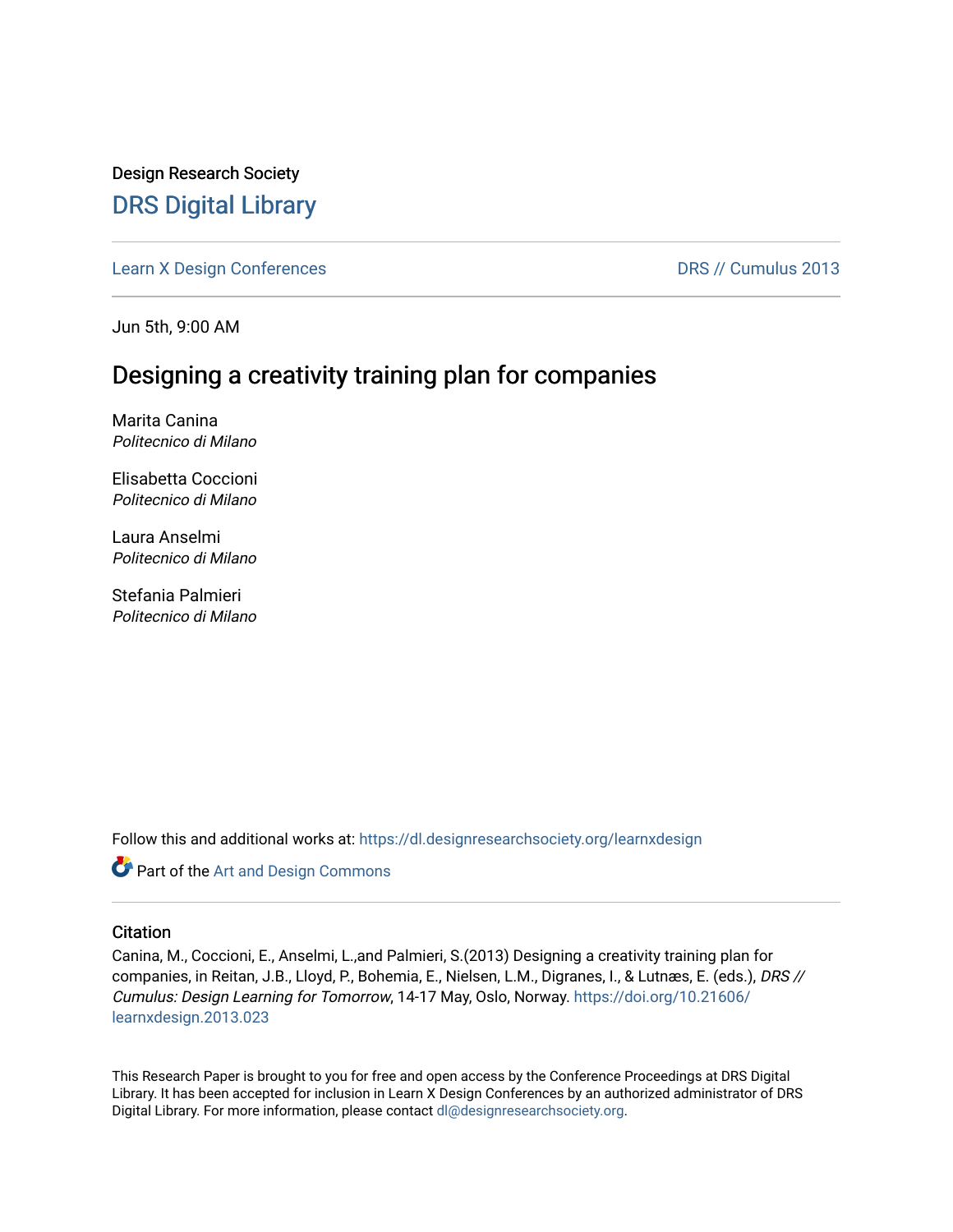

# **Designing a creativity training plan for companies**

Marita CANINA\* , Elisabetta COCCIONI, Laura ANSELMI and Stefania PALMIERI Politecnico di Milano

> Abstract: It is widely recognized that training in creative techniques enhances *competitiveness and efficiency of the company production process. Relying on the idea that creativity is the basis for innovation, to learn and manage creativity techniques becomes strategic to meet a company's need for innovation. Hollanders and van Cruysen's system of indicators (2009), based on the European Innovation Scoreboard (EIS), is aimed at quantifying creativity and design, and the role of professional training is key for a company's success on the market. This paper presents a methodology for drafting a training plan for companies. The methodology counts on two approaches similar in structure but different in outcome, both able to meet a company's specific needs. The first approach considers innovation enhancement based on a company's ability to be creative (IDEActivity). This approach relies on co-design and it aims at teaching how to shape creativity tools in an independent way. The second approach is centred on CPS (Creative Problem Solving) aims at enabling people to work creatively both individually and in teams. It aims at training the employees' ability to generate innovative solutions. The methodology presented in the paper aims at: enhancing creative collaboration; teaching techniques*  tools; coaching companies using hands-on workshops in order to promote the use of *methodologies and techniques for innovation.*

*Keywords: Creativity, methodology, creativity tools, innovation* 

 $\overline{a}$ 

<sup>\*</sup> Corresponding author: | Politecnico di Milano | Italy | e-mail: marita.canina@polimi.it

Copyright © 2013. Copyright in each paper on this conference proceedings is the property of the author(s). Permission is granted to reproduce copies of these works for purposes relevant to the above conference, provided that the author(s), source and copyright notice are included on each copy. For other uses, including extended quotation, please contact the author(s).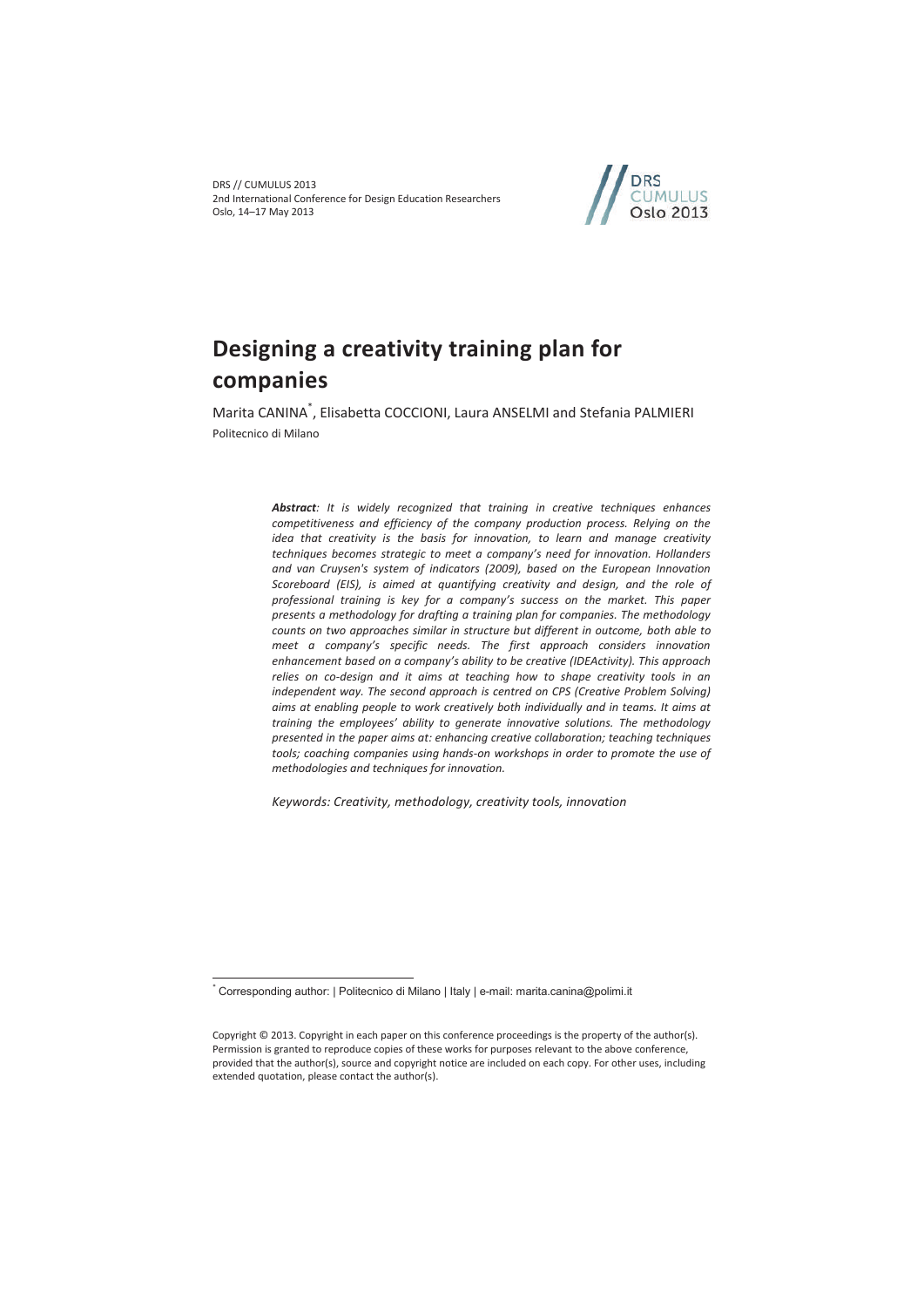## **Why it is important to learn how to be creative**

The future of the economy and society is becoming more and more influenced by creativity and by the ability to produce ideas, knowledge and innovations. This ability has always been important, but in the last twenty years has literally exploded.

Creativity, other than contributing to self-fulfilment, is one of the primary sources of innovation, which is recognized as one of the main driving forces underneath sustainable economic development (Bessant, Whyte and Neely, 2005). This driving force is fundamental to the creation of companies able to enhance Europe's competitive edge on an international level. People with their intelligence, knowledge and ability of being creative are the centre of attention of this innovation system. The need of a new entrepreneurial culture capable of stimulating, encouraging and fostering the possibility of development of individual and group abilities emerges as an inspiration for new innovating strategies (Amabile, 1998).

When we talk about innovation in the industrial field, we mean a change that is not only generating improvements, cost optimization, turnover, and better performances, but is also developing competitiveness. Every change is in itself an innovation. In a company, changes become innovation (technological, strategic, of the product, manufacturing, cultural and so on…) when market competition increases.

Craft (2005) sees innovation as the "implementation of new ideas to create something of value, proven through its uptake in marketplace. An innovation can be seen as a new idea being launched on the market for the first time". However, innovation without creative ideas does not exist. On the contrary, creativity is at the basis of innovation (West, 2002). They are complementary, and we can say that creativity is not only the source of innovative process, not just an input for innovation, but it is the environment where the innovative process can easily develop (Shani and Divyapriya, 2011). Creativity is the context, and the reference frame where innovation can develop in a sort of humus and rich soil in order to be fostered and spread (Swann and Birke, 2005).

The spectrum of what we can achieve with creativity is broad. Creativity can simply renew the products or achieve much more relevant results, such as the creation of new product lines and/or the creation of new companies.

It is generally accepted that creativity in a business strategy becomes the means to face the complexity and dynamics of the economic context, and to beat the competition.

If we face a problem using a rational approach we achieve correct results, but traditional logic models always limit these results. When we require a different and innovating solution we have to change the reasoning scheme and see things in a different perspective. We have to abandon vertical thinking, the one based on logic deduction, to embrace the creativity of lateral thinking (De Bono, 1990).

In relation to the above, everyone can be creative, so creativity can be studied and developed using tested techniques and experiments to stimulate creative abilities.

In general, a creative environment in a company is fundamental to build a new relationship among creativity, design and innovation in order to satisfy the need of competitiveness and innovation in a new way. Creativity is actually in a direct relationship with design and design is in a direct relationship with innovation.

Co-design activities together with a *learning by doing* approach are used to tailor a training plan able to both adapt to the specific company's needs and to increase the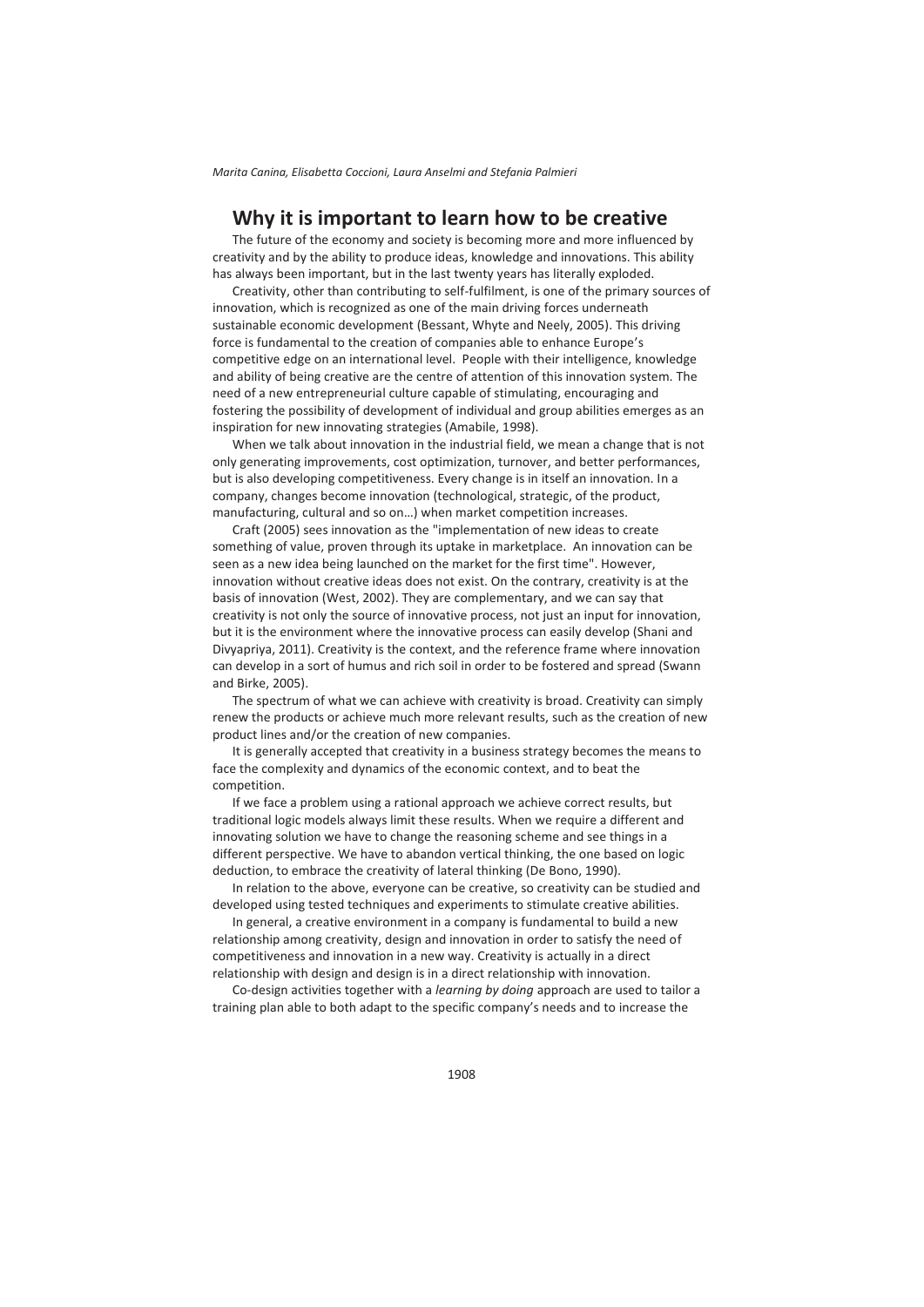awareness and the ability to use methodologies and techniques for innovation inside the company.

## **Companies among creativity, design and innovation**

Creativity and design are elusive and overlapping concepts. This in part explains why their treatment in analysis and policy is less developed than that of more tangible issues, like capital investment. Although creativity is recognised as vital to business success it is the more science and technology based channels of creative input, such as R&D. "Design is what links creativity and innovation. It shapes ideas to become practical and attractive propositions for users or customers. Design may be described as creativity deployed to a specific end". (Bitard and Basset, 2008)

Creativity means: the ability to create new ideas and it is preliminary to the act of innovating. Creativity (mental phenomenon) always anticipates innovation (economic, social and cultural phenomenon) generating ideas that once communicated shared and adopted by the community, develops innovation.

Creativity and innovation are related to the process of creation and application of new knowledge, and have a real impact on the ways of doing business. "Creativity and innovation are considered to be overlapping constructs between two stages of the creative process; both are necessary for successful enterprise" (Martins & Terblanche, 2003).

The word "creativity" is often confused with the word "innovation" and vice-versa, but there are basic differences between the two terms.

Creativity might be defined according to Amabile as "the production of novel and useful ideas (Amabile, 1996) while innovation might be defined as its implementation phase, the transformation of a new idea into a new product or service, or an improvement in organization or process" (Heye, 2006).

Gurteen (1998) defines creativity as "the generation of ideas" and innovation as the transformation of the ideas into action through a selection, an improvement and an implementation. Vicari and Trolio (2000) have the same idea and affirm that creativity is the input while innovation the output and analyses the influence of creativity in management. The management, through a conscious leadership, needs to understand and direct the different and numerous contributions coming from the employees. Both in managerial and more operational activities it is important to detect people's preferences and potential in order to enhance their proactive role in the company.

As a consequence, the decision making process, usually the responsibility of the managers, might be carried out with different forms of collaboration with the employees. In order to innovate, relying on their own internal potential and abilities, companies need to understand the value of this kind of participative managerial approach. This approach needs to be one of the firm objectives, wanted and supported by the management, together with the strategic objectives of enhancement and implementation of employees' potential creativity. Innovation built on people's knowledge and abilities might be much more relevant than technological innovation or product innovation.

Most of the techniques used today as creativity support are mainly based on the concepts of knowledge, knowledge sharing and knowledge management. The objectives of the techniques and tools used aim at promoting and generating creativity, thinking outside the box, stimulating imaginations and improving the conditions where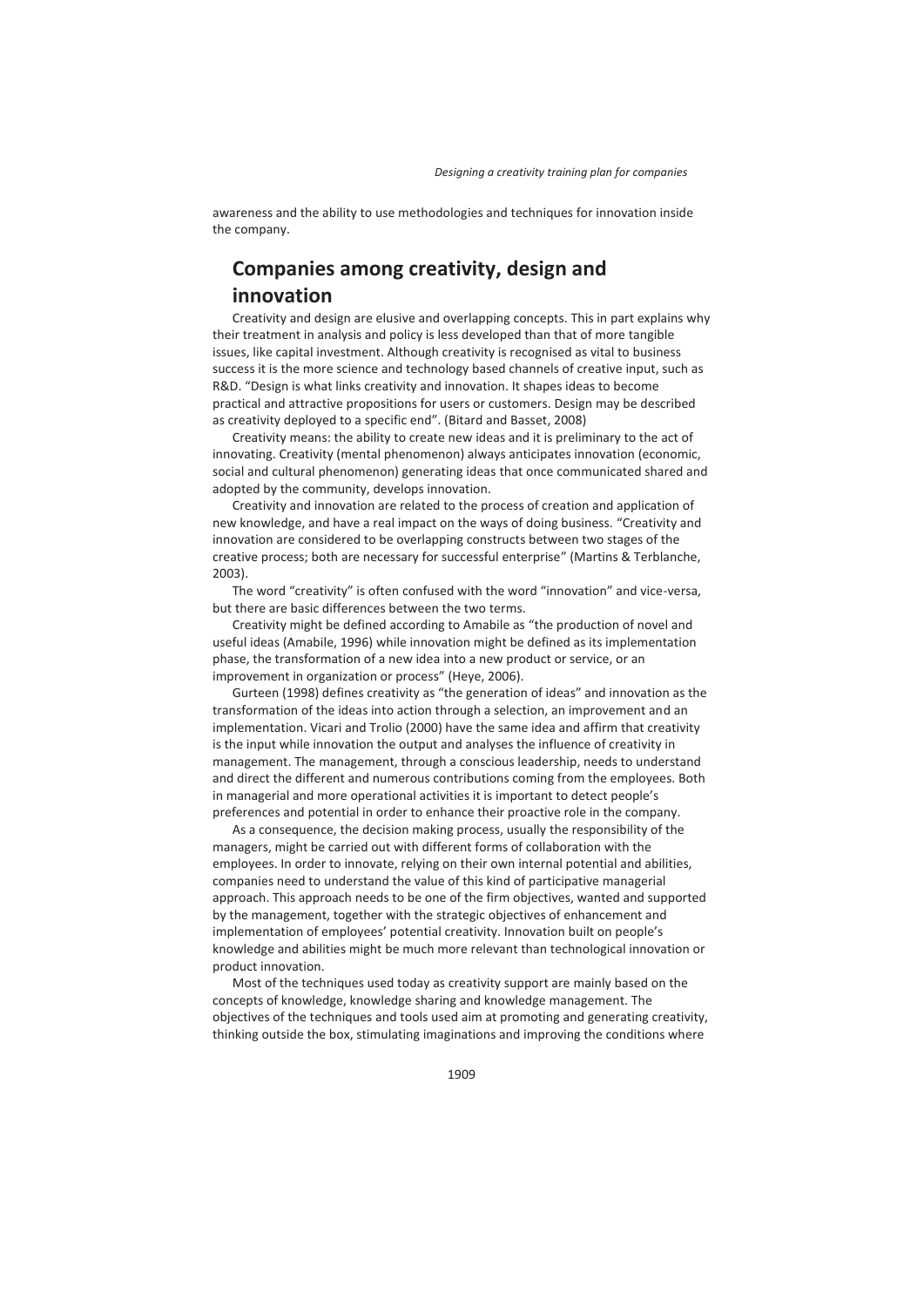creative idea is produced. It is necessary to work on the entrepreneurial culture on its whole, making the effort to provide new approaches and tools for the enhancement of in-house creativity and creative problem solving.

In order to generate innovation or innovative solutions becomes crucial to well define the problem and to clarify the main objectives/aims before proceeding to the generation of the possible solutions. Creativity or creative problem solving don't necessarily need to be used for any kind of problem/decision. For programmed decisions, which are iterative and well defined, there are consolidated procedures in every firm, while for non-programmed decisions there are not systemized criteria or standards. It is on this last kind of situation that managers need to focus due to the quick shifts of the market. This circumstance induces to reconsider the rational perspective, which is typical of the sequential or linear reasoning, to undertake the decisions in a more flexible and not pre-defined way.

Intuition, creativity and experience end up being the main elements that allow us to identify the problems and the search for solutions. The collaborating dimension leads to the development of the value of the "human asset" on the condition of giving its contribution to entrepreneurial growth, accepting the fact that an innovation might not necessarily come from high management.

In this sense, new techniques to stimulate creativity can be used in every area of the firm: strategic planning, business strategy, product development, services optimization, functional strategy, finance, human resources, marketing, information managements, quality management.

## **Objectives of the educational process**

In order for companies to remain competitive and to further broaden their markets they need to understand the role of creativity and learn how to manage their own. It becomes strategically important for them to identify and foster conditions in able to create a work environment where creativity thrives and is enhanced as a long lasting process, rather then a quick way to address immediate issues. Innovation in an organization is significantly influenced by components characterizing its employees, the creativity-relevant skills and processes and the intrinsic motivation and by the environment in which the employees work (Amabile 2012). These creativity-relevant skills can be developed, sustained, and enhanced through formal and informal mechanisms such as training and education (Amabile 1988).

An important dimension of creativity relates to the relevance given to knowledge, knowledge sharing and knowledge management. Knowledge might be individual or shared at group or organizational levels and have implications within the whole creative process. It becomes an important factor for the transformation of ideas into value and is to be considered in the context of creativity for innovation. Creativity can be learned and developed using tested techniques to help people to get out of their usual analysis patterns, facilitating the consideration of wide scope alternatives to improve productivity and quality of work. Nussbaum shows that creativity is learned behaviour that gets better with training, like sports. People can make creativity routine and a regular part of their lives. "That's true for big companies as well as small startups, corporate managers as well as entrepreneurs. Creativity is scalable"*.* (Nussbaum, 2013)

The foundations of the research are focused on the creative process while the applied research is developed on two different methods (Creative Problem Solving – CPS and IDEActivity) and is focused on how environments and personal attitudes might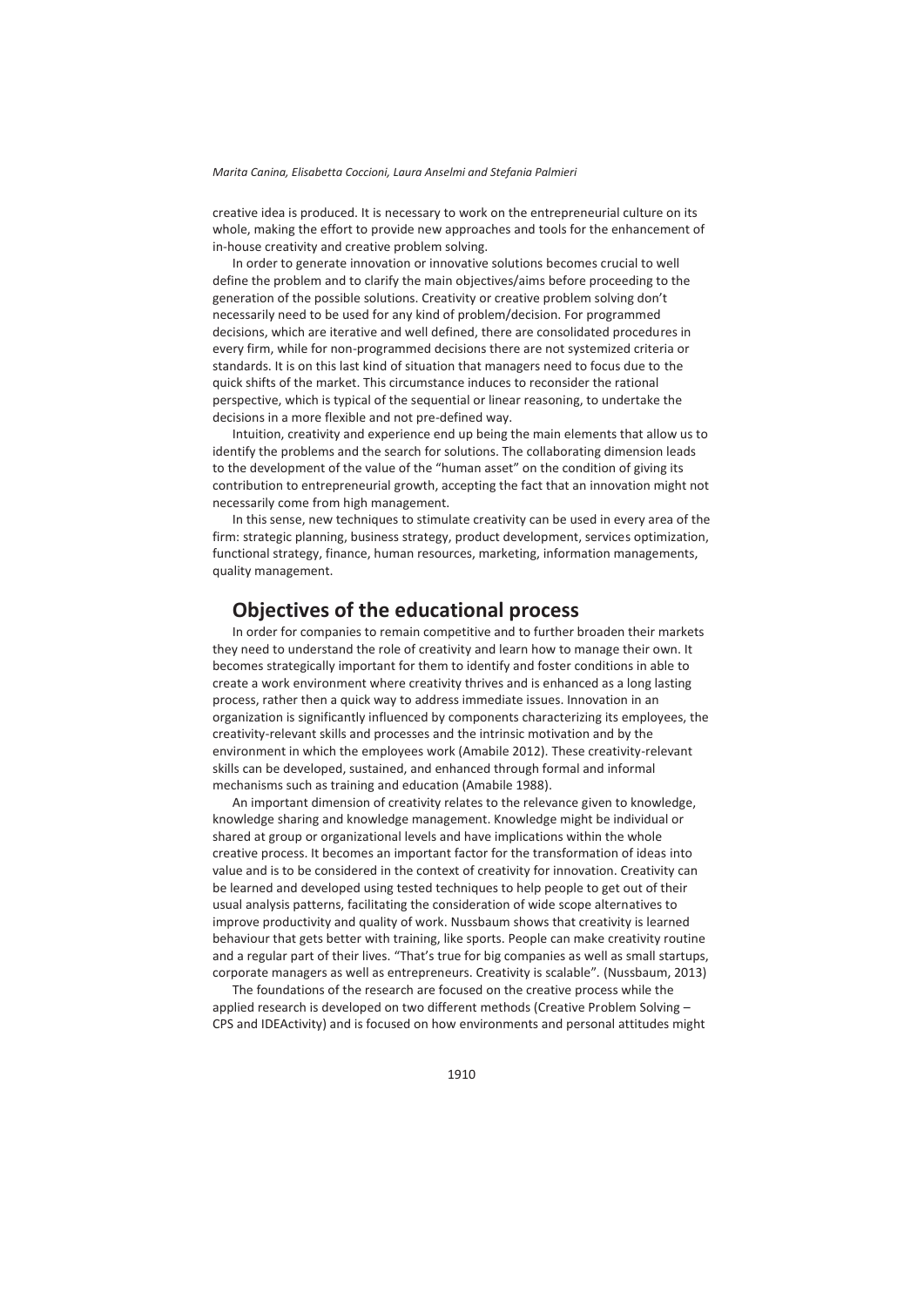be able to foster or inhibit creativity in a work context. According to Amabile's latest theories on creativity, we are working on the four necessary components enabling creative responses: three components within the individual (domain-relevant skills, creativity-relevant processes and intrinsic task motivation) and one component outside the individual (the social environment in which the individual is working).

Considering the above, the aim is to create a methodology built on two different creative approaches. One is more structured based on both personal attitudes (using the Foursight approach) and divergent and convergent thinking (CPS – Creative Problem Solving) and one is more hands-on (IDEActivity).

The principal objectives of the methods used are different and can be summed up as follows:

- raising companies awareness of the importance of enhancing creative work environments as a basis for innovation;

- understanding, managing and developing tools able to foster creativity and support the process of idea generation;

- testing and validating the methodology proposed with theoretical and practical sessions assisting each phase of the whole creative process;

- defining new professional training procedures, contents or methods.

- structure and encourage the creation of "creative labs" to be set up as collaborative/conceptual spaces able to support the generation of ideas and be catalyst of otherwise unexpressed thoughts.

This last objective aims at stimulating an "ongoing creative attitude" of all the employees through the creation of a collaborative environment for innovation. The space then becomes a tool.

The structure of the educational process on creativity, which is organized into actions, is flexible and adaptable to the needs of each individual firm where it may be implemented; macro and micro objectives are nevertheless left unchanged.

What our research group is trying to do is to strengthen the firms' creative behaviour/creative thinking with its educational plan. This means allowing a "way of thinking" to settle in individuals as a consolidated behaviour and to facilitate creative thinking in groups. Main points in the training remain such micro-objective as:

*- inhibiting factors for creative thinking:* recognize, face and overcome creativity blocks;

*- identification of potential:* development areas of creativity at individual level and within the organization (fluidity, flexibility, originality and production);

*- exercise techniques that favour creative thinking and therefore behaviour:*  techniques for the development of creative tactics and strategies (with Tactic Creativity we refer to original and relevant answers to medium difficulty problems, with Strategic Creativity we refer to the process of advanced creative research when facing high difficulty problems).

It is possible to appreciate the methodology proposed as a complete path to structure a training course for companies. The structure of the methodology highlights what are known as the 4Ps (Person, Processes, Products and Press) in Rhodes model (2012). The 4Ps are identified in the characteristics of Persons creative nature, the Processes they might use, the Products (or outcome) resulting from their efforts, and the Press (or environment) that fosters or inhibits their creativity.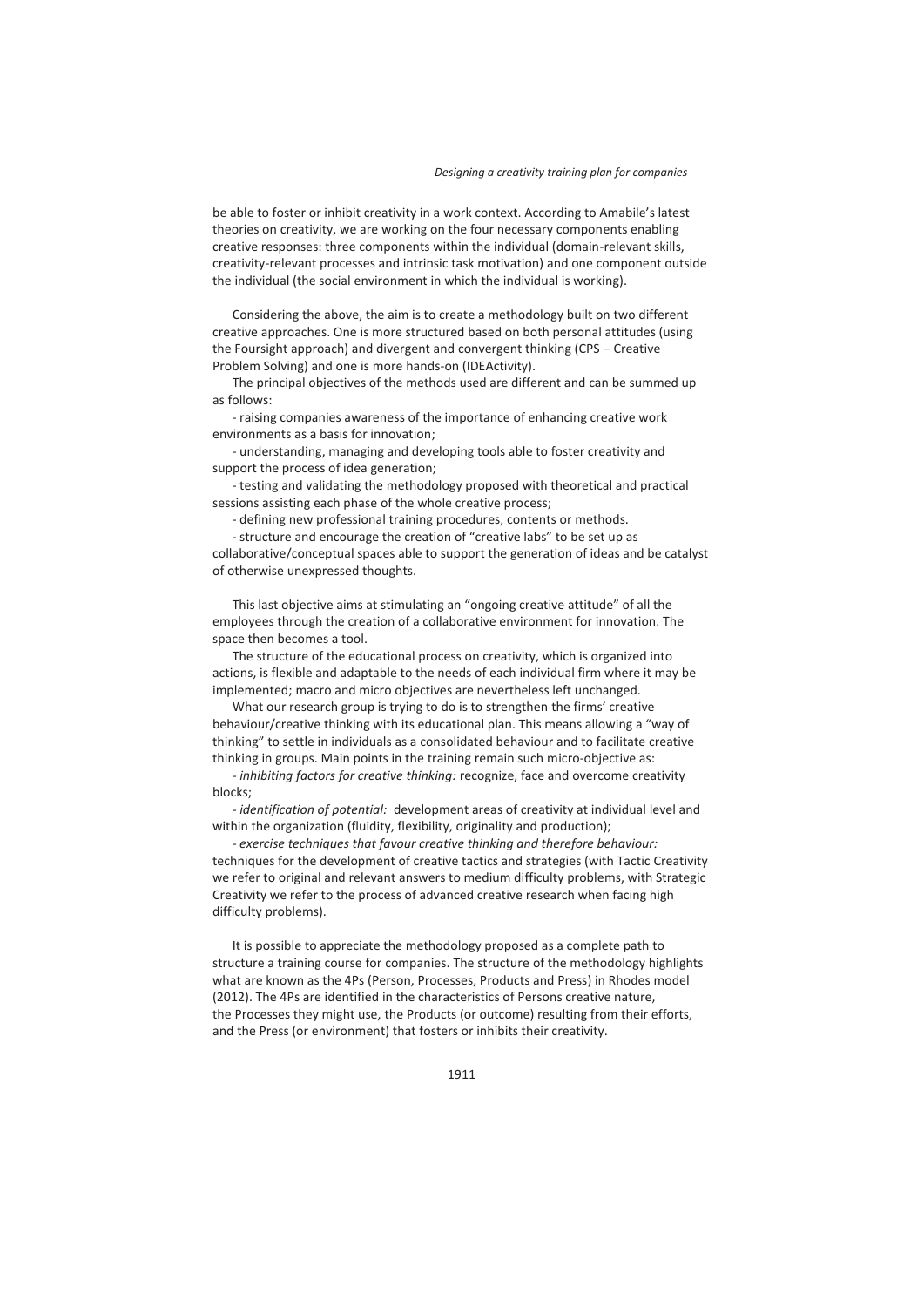The aim of our methodology is to engage the participants in being active in the creation of knowledge and knowledge sharing, and to make them shift from being consumers of creativity to being generative creativity protagonists. "To encourage creativity, we need to let them experience the creativity process in which possibilities are made in reality" (Atkinson 2011).

### **Creativity as an educational process**

The path to a company's innovation development is connected to the improvement of their production processes through training/intervention Actions (see page 5) aimed at the acquisition and employment of competences of creative problem solving and creativity. The training plan is structured on the base of an innovation program developed by the Politecnico di Milano, starting from needs and requirements expressed by the companies. Methods, instruments and techniques highlighted in the plan are capable of generating innovation, and they can be implemented in every step of the production process as well as in the final product. More specifically, they can be implemented in the production and manufacturing of the product by analysing the impact of every phase of the process. Furthermore they can be used in the idea generation, design and development phases of a new product as a support to both technical and organizational requirements. From the analysis of the firms' needs we can deduce that it is necessary to abandon fixed processes, to stimulate imagination, and regardless of the method to improve the conditions under which an idea is produced. We decided to adopt a process that could be easily implemented in different environments. The aim is to contribute to the development of creativity and innovation abilities of a firm, through a pragmatic approach able to demonstrate how every step of the process can be reshaped according to the context. In particular, the training plan deals with two complementary macro areas:

- the first deals with the innovation development process through the firms' ability to be creative. It relies on co-design experiences designed to enhance creative awareness and abilities, using methods and techniques aimed at creating a competitive advantage via creativity (**IDEActivity**);

- the second is centred on a method, Creative Problem Solving (CPS), aimed at strengthening the ability to find innovative solution to problems and enabling both individual and teams to be creative in an effective way.

The planned innovation process will be implemented via a dual methodological approach:

- a first approach aims at detecting the training needs of the firms. It is set in a sharing environment where everyone is free to express his opinions. In particular, will be carried out activities to acquire competences and abilities in creativity and creative problem solving;

- a second approach aims at tailoring the interventions to the specific needs of each firm through a direct link to their real daily activities (firm mode). In particular, direct interventions will be carried out in relation to firms' real problems and activities using a learning by doing approach.

The training plan is composed of 4 Actions:

Action 1. Lecture: general introduction of the method and presentation of the training plan.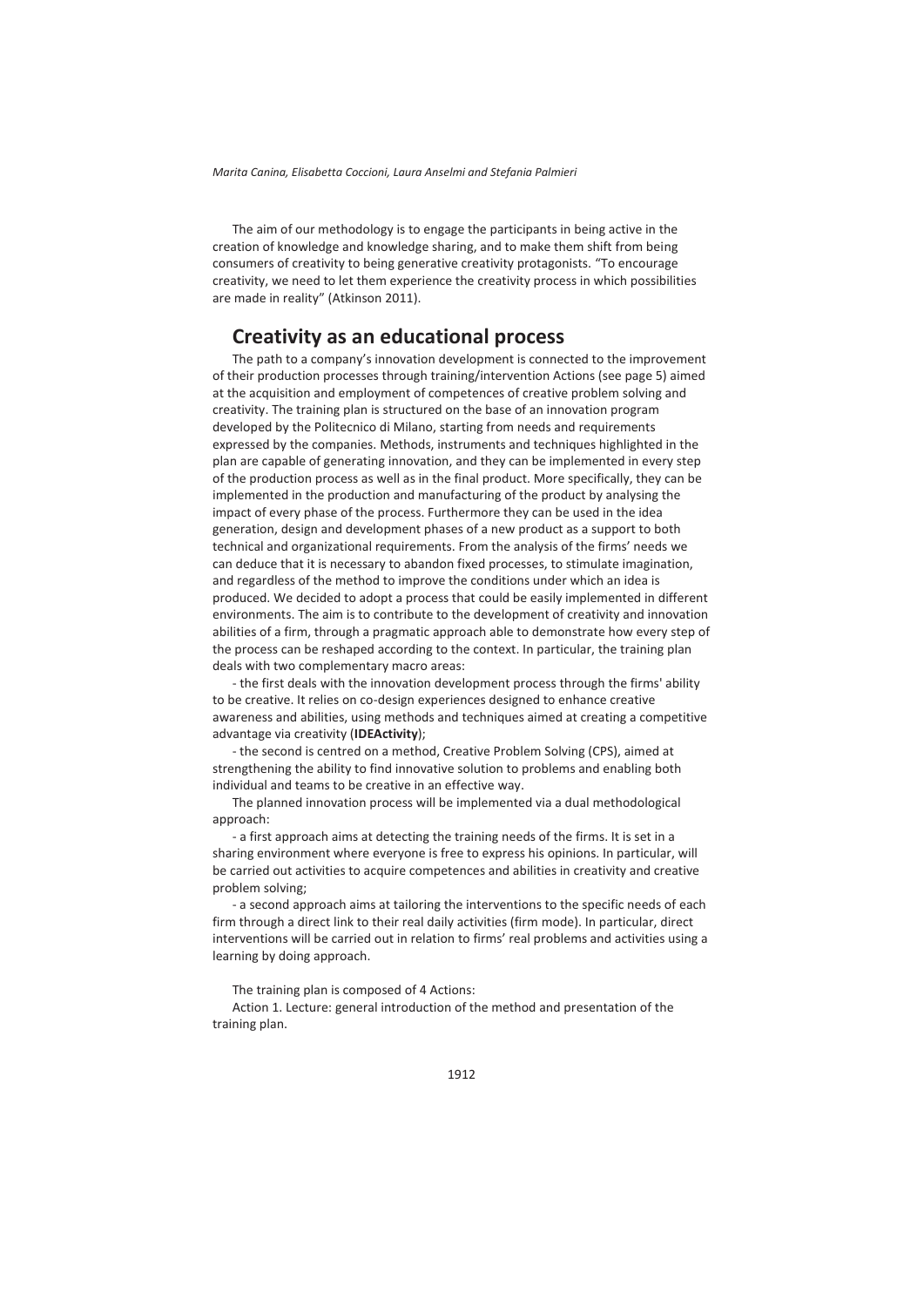Action 2. Audit finalized to the mapping of expectations, guidelines, critical points, needs by individual and organization as a whole.

Action 3. Detailed outline of the program for the development of innovation in terms of specific areas of intervention, objectives and expected results.

Action 4. General training on methods, models and techniques for creativity, based on collaboration and the use of Creative Problem Solving, IDEActivity and Gamestorming: Leadership and Creative Team Building; Advanced Techniques; Definition and implementation of techniques on specific products as required by objectives and work team involved.

Each Action has a specific objective while contributing to the general structure of this new and effective training tool. In this paper we will not describe each training action in detail, but we will focus on describing the structure as a whole and the relationships between the Actions.

During the preparation phase of the training plan we conducted a demand analysis with the intention to identify the training needs of local firms. The analysis was used to tailor the programs and design in detail every training intervention.

## **Method and instruments of the training plan**

The lecture mentioned in Action 1 is aimed at describing the fundamental methods that will be used, their goals and underlying logic. The goal of this first Action is to clarify the concept of creativity in association to innovation and underlining the value of creativity tools in a business-oriented environment.

The phases will follow this order:

Preliminary definition of creativity at individual and organizational level; description of relationships between creativity and innovation; definition of creativity as an evolutionary process; description of creativity's typical dichotomies; introduction to the main techniques that will be used during the different phases of the training plan.

We then precede in Action 2 to register in detail the needs of the firms in order to create a training program as specific as possible. The needs assessment will be carried out during the Audit using different data acquisition techniques. This will include the participation of the firms' employees and will see individual, teams and collective activities.

From the available studies it is clear that a unique model to evaluate/measure a firm's creativity does not exist. Since every firm has its own defining characteristics, it is necessary to evaluate creativity in different ways according to the type of organization. Our methodology uses different techniques, in some the participants are actively involved and others are based on observation of individual and/or group dynamics.

The goal of Action 2 is to gather information on the competence, interest and use of creativity on individual, group and whole firm levels, considering as well previous competencies, needs, desires and requirements of the participants both individually and as part of the firm. Theory, and some empirical evidence, suggest that when people experience positive interaction, lower levels of stress, and feel valued, they are more likely to engage in creative behaviours, generate creative ideas, and solve problems creatively (Fredrickson, 2001; Cohen-Meiter, Carmeli & Waldman, 2009). When employees feel a deeper sense of engagement and experience a climate conducive to creativity, numerous business benefits result, including higher levels of innovation (Harter, Schmidt & Keyes, 2002; Vincent, Bharadwaj & Challagalla, 2004).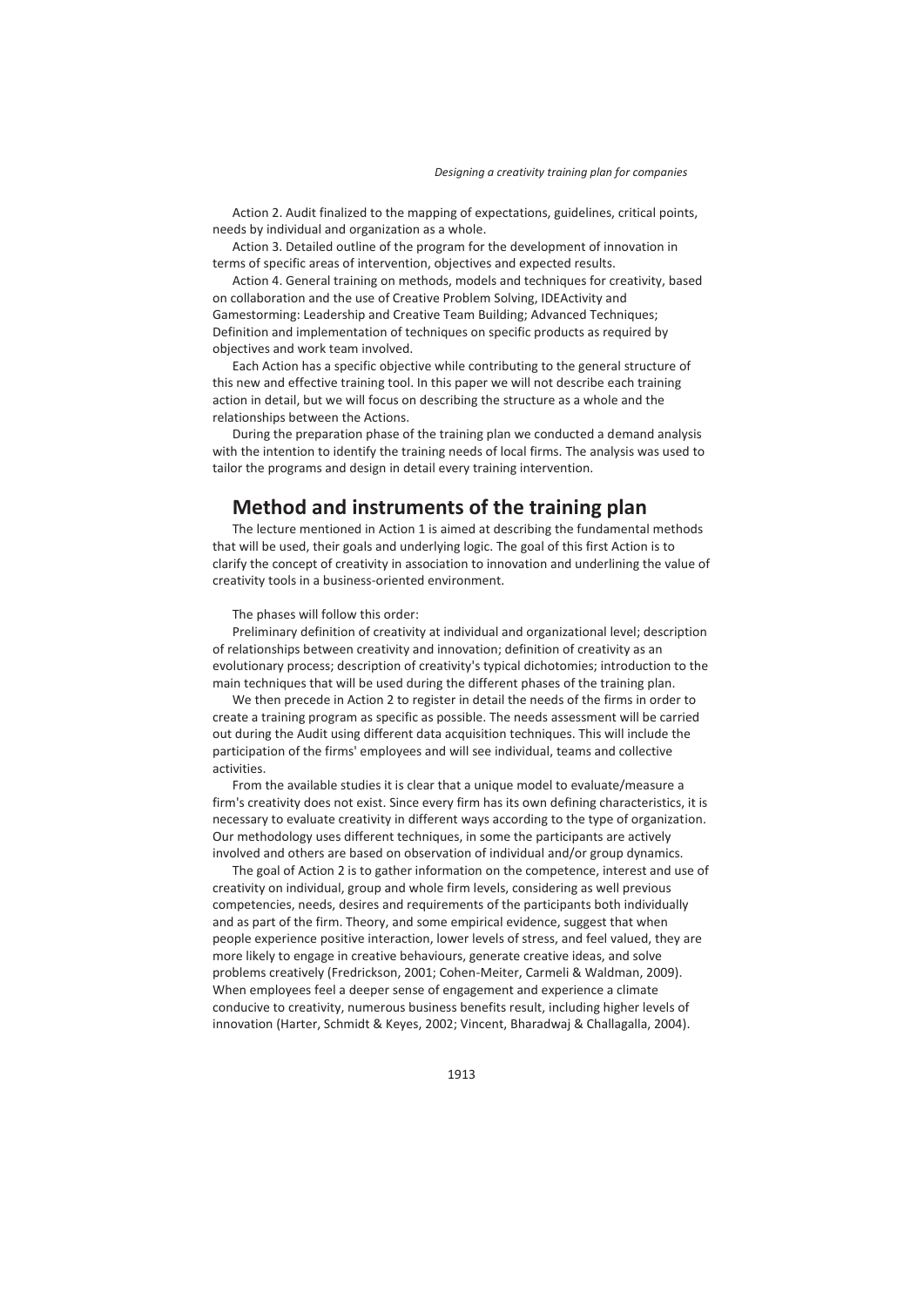The needs assessment will be carried out through surveys, mind maps, wordstorming and focus groups in order to map data and information about the current level of competences and opinions of the employees in terms of creativity and innovation applied to product development processes.

The starting idea is to answer the following questions though non-directive techniques to obtain qualitative data:

What do they know? What do they expect? What would they like to know? What do they fear, what do they not want?

The goals of creativity evaluation through different techniques are:

- analyse creativity and innovation within the firms;

- understand the crucial role of the key factors that impact individual and group creativity;

- find parameters and scales to quantify and measure the level of creativity in the firms;

- study the data do identify the main critical areas;

- submit the training plan to improve work creativity.

Several research programmes concerning the creative climate have used questionnaires with rating scales for valuing companies' members' perceptions of climate conditions. Often, the company internal climate has been considered 'objectivistic' (Ekvall, 1987), an intrinsic reality of the company where recurrent patterns of behaviour, attitudes and feelings are what characterize its life. The rating scales aggregation of values, usually mean scores of the climate dimensions identified, allow for the measurement of climate (Isaksen and Ekvall, 2010).

In Action 2 datas are collected in two different ways:

- a first "emotional" way, with a dominant graphic component that creates an expressing mood in order to represent a photo that emerges directly from the participants through Give&Take maps, word-storming and mind maps;

- a second "critique" way: it is developed from key words/areas emerged from the data, the surveys, the focus groups (such as space, time, techniques&instruments, daily activities and so on) and from the assessment activities.

The maps allow collecting information on the concepts of creative thinking and creativity in relationship with innovation, taking into consideration perceptions from individuals, groups and the whole firm.

Give&Take in particular allows gathering individual and group information while highlighting how the preferences and specific abilities of each person might contribute to the group, the class and the firm. The process of what emerges from this instrument leads to the creation of a "flower map" in which no petal/topic has a priority over the others. The analysis of what spontaneously emerged from the participants is followed then by a categorization of the terms through a convergence phase carried out by the research team.

Previous experience shows it was possible to determine that the words expressed on impulse by the participants can be easily tracked to creativites fundamental parameters: breaking of consolidated schemes, improved creativity, apply creativity on the job and so on. The "flower map" created from the parameters emerged from the activity Give&Take is then used as a layout for the processing of the focus map.

Word-storming is an instrument characterized by a series of evoking moments on creativity. It is based on the human mind capacity of associating concepts and information in non-linear patterns. Through an immediate and fast diverging phase it is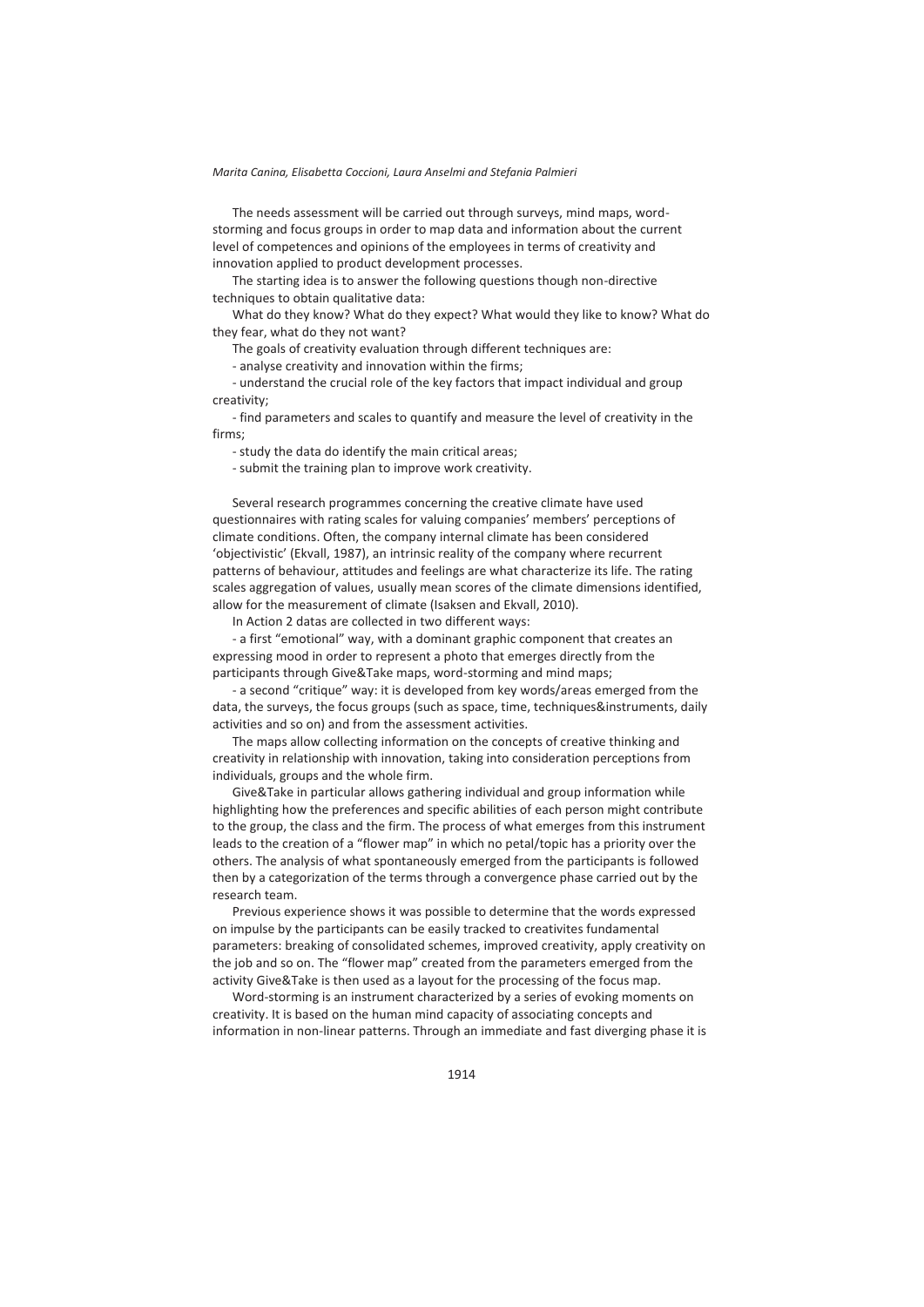possible to overcome an initial judgmental phase and dive into the perception of creativity. Suspension of judgment leads to completely new and unexpected connections. Word-storming is also a perfect instrument to introduce the idea that creativity is the union of two important moments, divergence and convergence.

The idea that "divergence alone is not creativity" is highlighted again in the return phase when the words are displayed graphically in order to underline the importance of the divergence phase (many new concepts) in relation with its elaboration and consequential convergence phase. The convergence phase is consolidated with a group activity, leading to the production of a poster representing the meaning of creativity.

After this, during the Audit, we proceed using two interconnected instruments: the Focus Group and the Mind Maps. During the Focus Group people are invited to speak, discuss and confront, expressing their opinions freely on a specific topic emerged previously during the earlier maps.

The Focus Group is visualized in a branched mind map where the main idea, CREATIVITY, is represented in the centre and connected to its related concepts via hierarchical branches. The ideas documented in the map are divided using different colours for the main branches (Firm, Innovation, Context and Environment, etc.). The principal braches have darker colours while the smaller branches have progressively lighter colours. The use of colour provides a new dimension of the information and helps the brain interpret the data in a more efficient way.

Then a new map is made through the overlapping of the areas of interest on which the training will be focused. Such a map is created on the basis of the "petals" from the Give&Take, redistributed in a way to make them overlap the main branches of the Focus Map, allowing for a cross processing of the emerged information in order to better define the training program.



*Figure 1. "Flower map" and graphic representation of its overlapping with the main branches of the Focus Map.* 

The instrument that allows for the collection of quantitative data is the survey, structured in four sections respectively dealing with:

- what creativity and innovation mean for the firm's employees;

- how the firm encourages creativity and innovation from the internal employees point of view;

- how the firm has structured the development process of new products/services from the internal employees point of view;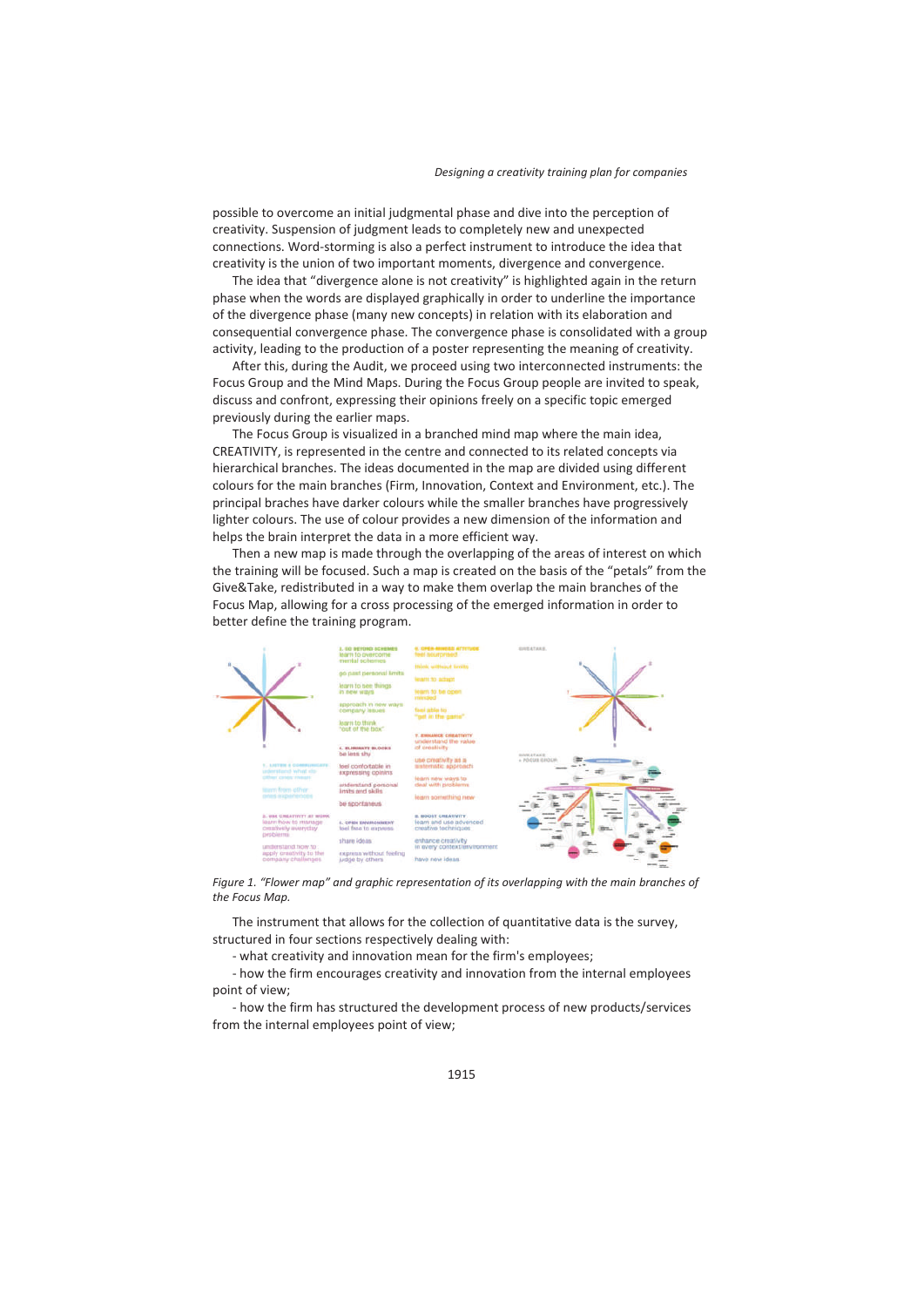- which tools for the approach to creativity do the employees know and/or use.

From the information and data emerged from the surveys we proceed to focus the employees' view on the covered topics with the goal of verifying their perception in terms of feasibility, moments/spaces for internal discussion for development and cross diffusion of innovation.

The final assessment allows continuing the direct observation of the group during the activity. We proceed with grids of different dimensions (Environment/Behaviour/Sharing) and observe what the participants do, how they organize themselves, how they deal with the problem and how they react to the solutions proposed by other participants.

From the analysis of the data and their cross reprocessing we proceed to returning the information in the form of a detailed definition of the training program.

We then move on to Action 3: defining the training program in specific intervention areas, case studies, goals and results and timeframe.

Individual training interventions are the answer to the needs and the desires previously emerged and that need to be trained. The interventions are designed to define the educational objectives and considering the participants' characteristics and their role within the firm. The training plan is then fully defined by articulating each activity in terms of educational objectives, contents, receivers, duration, training methods and abilities to achieve. The processing of all the data collected in Action 2, in relation to the specific needs of each firm, allows the generation of the program for the development of the innovative project taking to the definition of the "Creative Lab" model.

Approaching Action 4 the program is aimed at the implementation of the model indicated as "Creative Lab", which is a working environment enabling the participants to express their creativity. The main topics that compose the core of the program are:

IDEActivity and Gamestorming, entry-level Creative Problem solving + expo events; IDEActivity/CPS with instrument development; IDEActivity/CPS with introduction to the project "adaptive and dynamic environment"; Creative Leadership and Team Building; Advanced techniques and creative sessions.

In this paragraph we will focus only on the two methods IDEActivity and CPS. The intent is to validate the structure that enables the firms to learn and experiment with techniques to seize the real potential of the methods introduced and applying them directly on real issues that are relevant to them.

The two methods are basically similar in the approach to problems and allow creative processes to develop. They are aimed at different applications: IDEActivity is more oriented towards innovation and product development while CPS is more suitable for strategic planning, optimization of services and process management.

The integrated method IDEActivity is designed to be a fluid and flexible instrument that adapts to the needs of companies with different objectives and structures. With an integrated method we can create a structure that brings together different known techniques. Such method has a core part of "play", intended as the ability to accept challenges, to cooperate, to become a team and to look at things from a different perspective with the help of others.

Given the large number of available techniques, they are grouped according to the main phases of the idea generation process: definition of the problem, generation, selection and implementation of the idea, evaluation.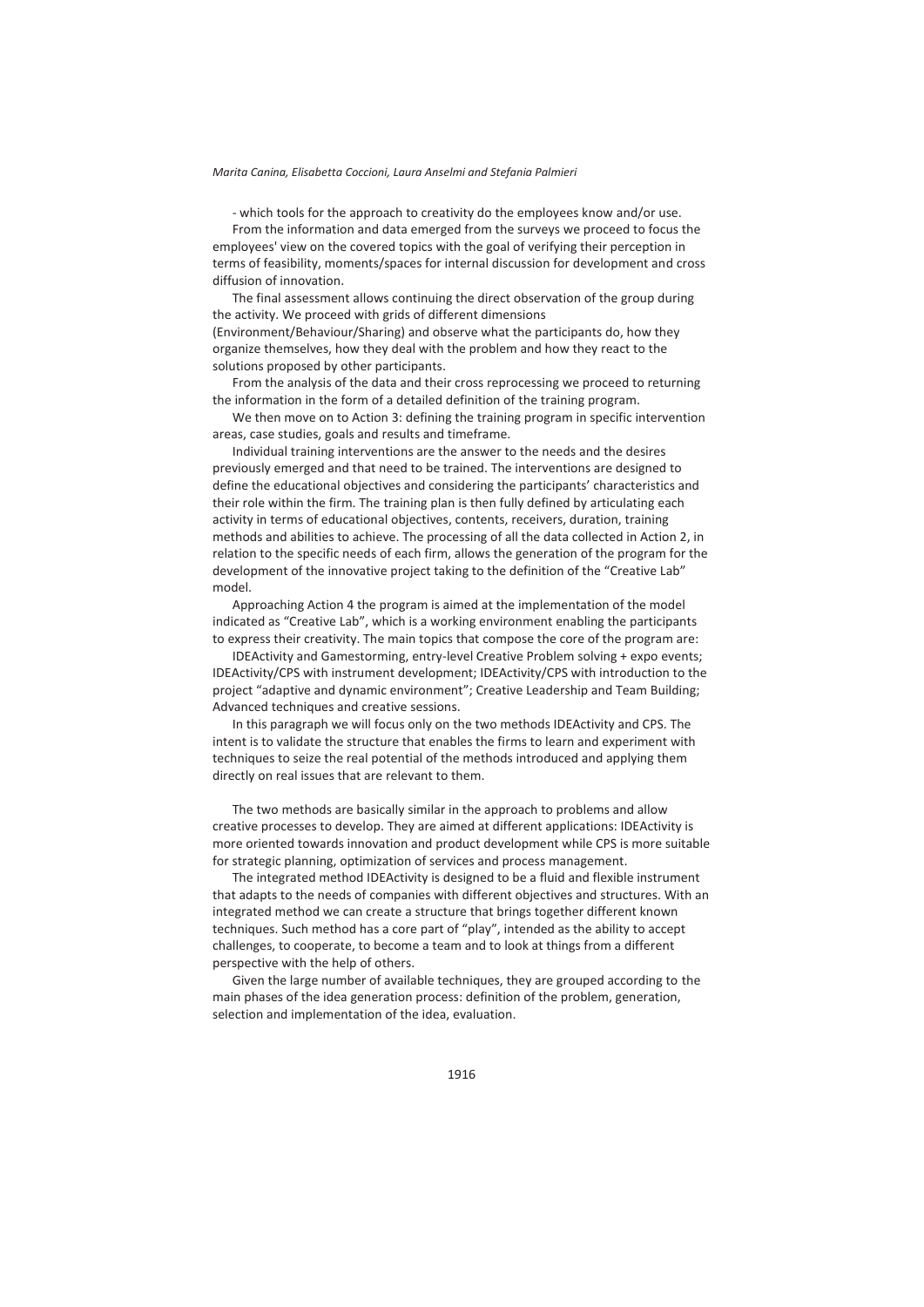Some of the techniques described in this paper, should only be expanded in order to give examples. The program of the creative session must be structured considering specific objectives, available resources, budget and many other factors that the team has to manage during the ideation phase.

IDEActivity counts on 3 macro-steps: 1. Fact finding and Set up Objectives, brief analysis and definition of teams Selection of approach Definition of groups for creative sessions 2. Creative sessions Preparation of creative session and design of instruments Idea generation session 3. Selection and validation of ideas Analysis and ranking of generated ideas Selection of ideas to develop

### *Fact finding and Set up*

The goal of this step is to *set up* the entire process. It is necessary to provide all the methods needed to define a work environment that will allow the participants to express their creativity, to create "creative groups", to support the people that will act as catalysts of creativity and facilitators of the creativity process to emerge.

A first fundamental step consists of a preliminary research of: context analysis, historic references, benchmarks, state of the art innovative materials and technology, as well as all other aspects connected to the analysis: receivers, conditions of use, possible competition in order to define the objectives and/or a briefing.

### *Creative Sessions*

This step is focused on the actual production of the tools to be used as incentives during the creative sessions.

To develop these sessions IDEActivity uses a different combination of methods of knowledge-elicitation-tools such as mind map; card sorting; brainstorming; storyboard.

According to the objective and to the firm's reality we can choose not only the different techniques but, also the kind of incentives or the sceneries to be used during the sessions. These are chosen in relation with the observations and analysis based on the information collected in the previous Actions.

The preparation of the creative session starts from a graphical elaboration of the problem together with the definition of the objectives to be explored during the activity.

The participants are introduced to tools used by designers to translate concepts into diagrams or storyboards: the main idea would be placed in the centre of the diagram while the other information and in-depth details would be connected on the sides.

After finalizing the formalization of the objectives and after visualizing the problems and/or the requirements follows the introduction of IDEActivity. The production of the IDEActivity Cards is central for managing the phase of ideas generation during the brainstorming. In this context game is surely an important component for involving people, breaking preset mental patterns and trigger new reactions and new thinking connections. The Cards become an important and flexible tool able to support information gathering, user involvement and lateral approach to problems. The Cards can be produced each time according to specific aims/objectives.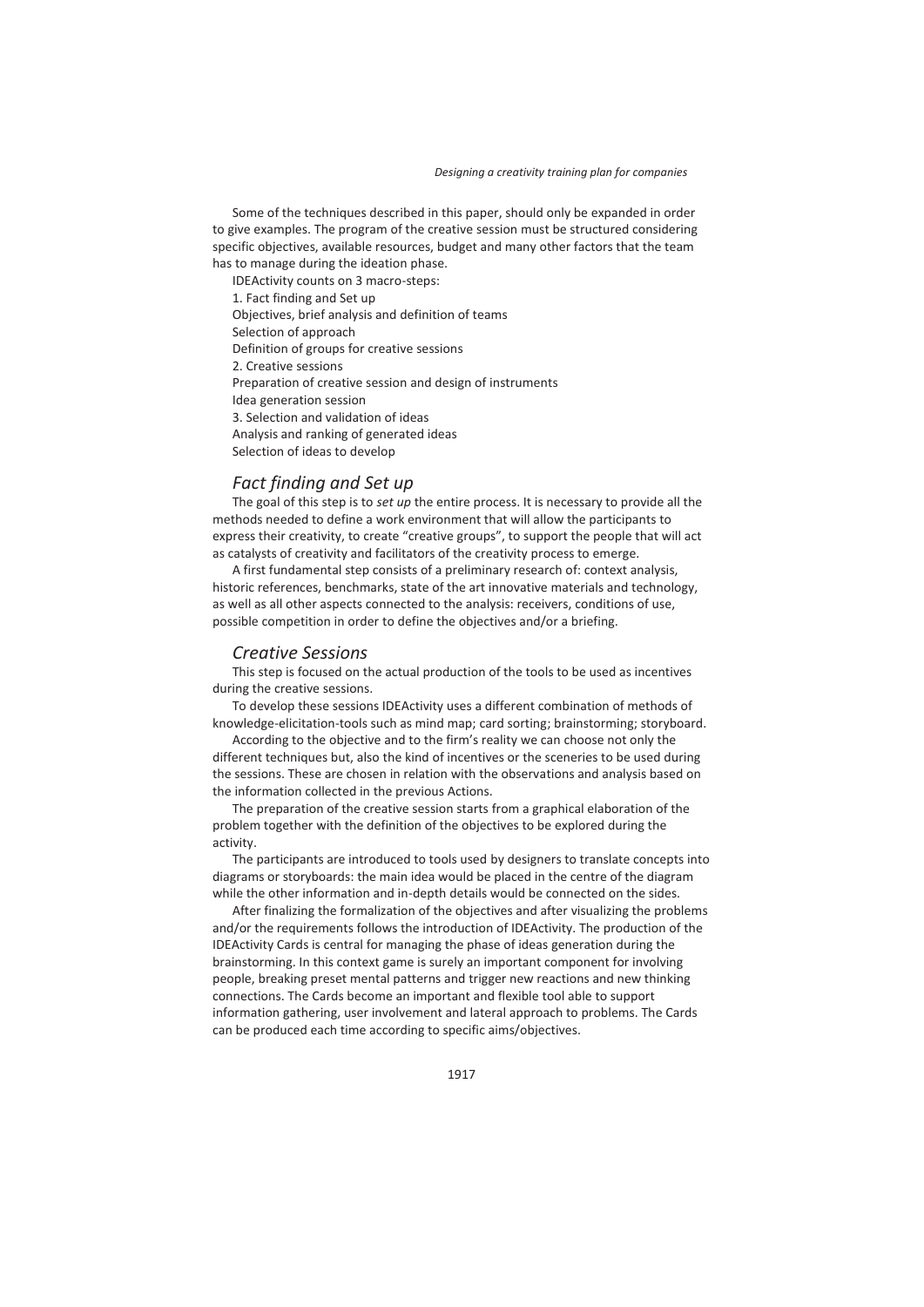They are divided in 4 categories:

1. Ask: recruit people to have information useful for the project;

2. Look: observe people to understand what they really do instead of believing what they say they do;

3. Learn: analyze collected information to identify models and possible intuitions;

4. Try: simulate activities to try and identify with people and evaluate suggestions or possible design directions.

IDEActivity requires the realization of at least one card for each category and a few more for Try. More relevance is given to the Card Try because particularly effective in facilitating a shift of prospective and enabling a wider vision of specific issues.

It is necessary to have all material ready before the beginning of the brainstorming session. The aim is to use the Cards together with materials for prototyping in order to enable the participants to visualize their ideas using a practical approach.

In the end of the brainstorming phase an appropriate method of evaluation of the ideas generated during the creative session is selected. This method depends on the critical level that needs to be reached, using a simple ranking technique or using an indepth evaluation such as De Bono's 6 hats technique.

After the planning and the preparation of the material, the participants in the training will move to the idea generation phase. Before starting the creative sessions rules and suggestions for the correct implementation are reviewed.

The creative session is composed of two phases: divergence phase and convergence phase. The former (divergence) is of quantity generation of ideas, not filtered in any way. The latter (convergence) is of evaluation and the selection of the ideas collected.

It is fundamental to all the creative techniques to:

- Avoid evaluations;
- Create analogies and metaphors;
- Invent the ideal solution starting from imagination;
- Relate concept and things that were not related before;
- Generate different solutions to the problem.

### *Selection and validation of ideas*

The convergence phase, where ideas are spotted, evaluated and limited to those more that are interesting, needs to be carried out, setting first of all the criteria of selection.

The steps planned for this phase are:

- Classification of ideas;

- Formalization and rationalization of the ideas generated and of the eventual concept;

- Integration of ideas into possible scenarios.

The Creative Problem Solving (CPS) is a methodology that allows working individually or in a group in a creative and efficient way increasing the ability to find innovative solutions to problems bypassing the more conventional ones. This methodology allows for improving analysis abilities, identifying the problems and the solutions. Furthermore it allows for evaluating the efficiency, the possibility of implementation, and finally choose the most appropriate solutions.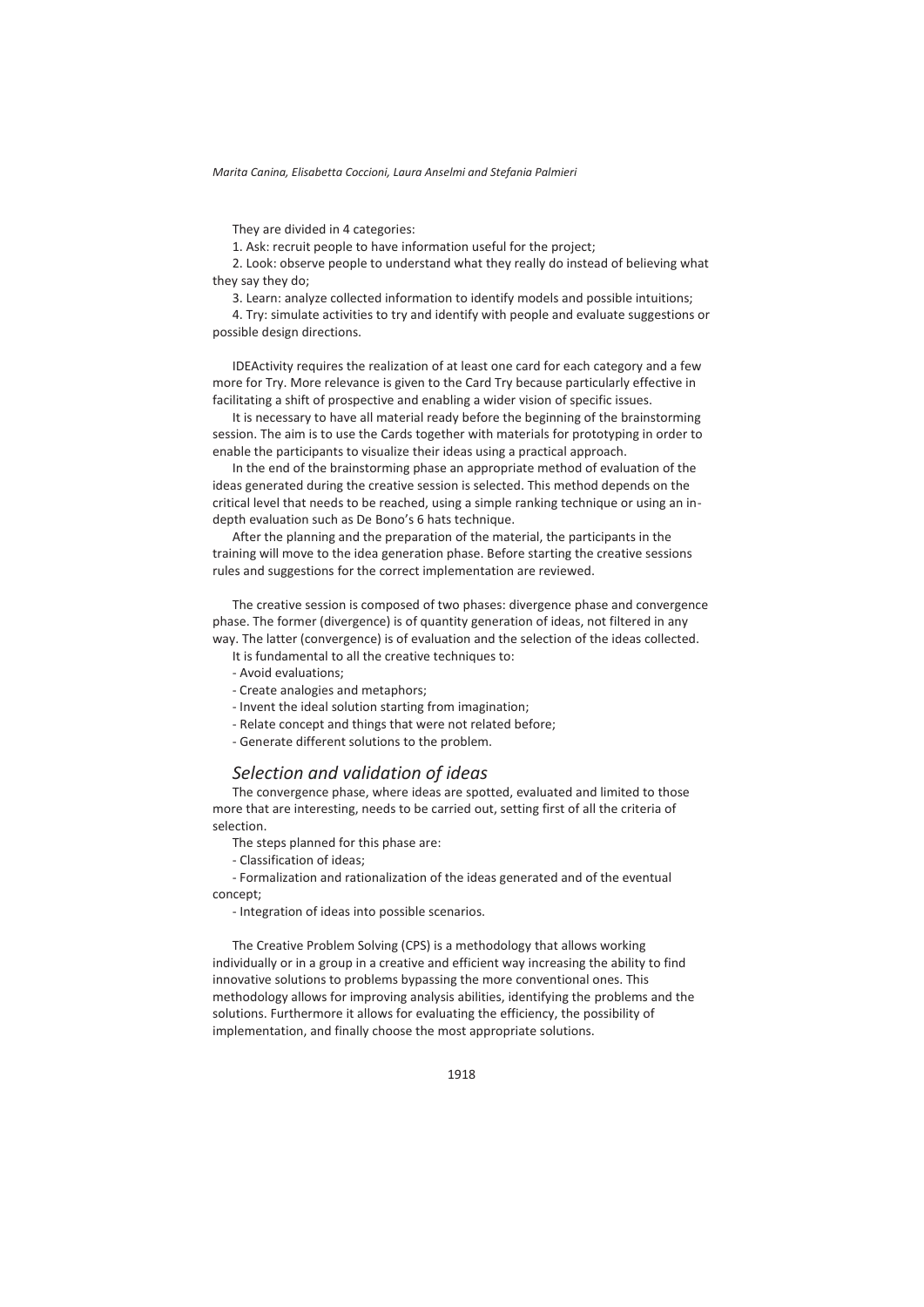The Creative Problem Solving (CPS) is a structured process for identifying and solving problems and/or detecting new opportunity spaces where new and useful solutions are a priority. The CPS is a form of deliberate creativity, built on people's natural creative attitudes. It can be used to go beyond conventional thinking in order to generate creative solutions.

The model ideally counts on 3 main areas of intervention: Fact-finding, Idea-finding and Solution-finding. Each area is then approached in trough 3 consequential steps.

 Step 1: Clarification. This step intends to identify what needs to be resolved and includes a phase of exploration of the vision and formulation of the main challenges.

Step 2: Transformation. This step intends essentially to identify ideas and translate them into solutions. It includes a phase of exploration of the ideas followed by the formulation of solutions.

Step 3: Implementation. During this step solutions are refined and an operative work plan is created. It includes a phase of exploration of acceptance and the formulation of the work plan.





The model includes both cognitive and affective skills (Puccio, Murdok and Mance, 2007). The areas and the steps characterizing the process are essential to the various aspects of the process. In every step of the process there are both divergent thinking (generation of a broad number of new ideas) and convergent thinking (selection of the options and evaluation of the alternatives). The areas and the steps might be ideally followed in sequence, but not necessarily. CPS steps might not be used in sequence due to specific considerations on the problem to be solved.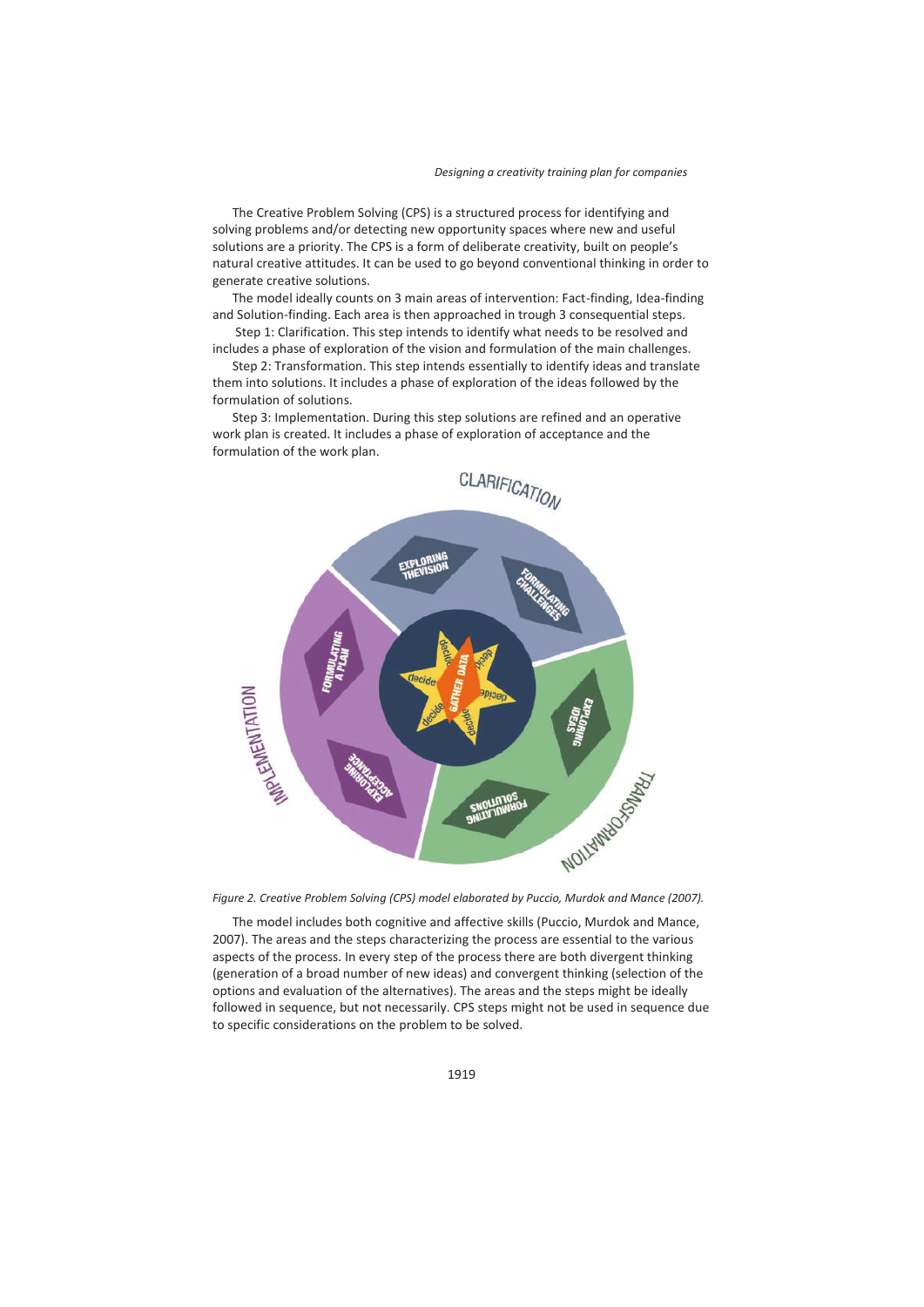## **Affective Skills that Support CPS**

| <b>Affective Skill</b>               | <b>Definition</b>                                                                                           |
|--------------------------------------|-------------------------------------------------------------------------------------------------------------|
| Curiosity                            | A desire to learn or know: inquisitive                                                                      |
| Dreaming                             | To imagine as possible your desires and hopes                                                               |
| <b>Sensing Gaps</b>                  | To become consciously aware of discrepancies between<br>what current exists and what is desired or required |
| <b>Playfulness</b>                   | Freely toving with ideas                                                                                    |
| <b>Avoiding Premature</b><br>Closure | Resisting the urge to push for a decision                                                                   |
| Sensitivity to<br>Environment        | Awareness of your physical and psychological<br>surroundings                                                |
| Tolerance for risk taking            | Not being shaken or unnerved by the possibility of failure or<br>setbacks                                   |

## **Thinking Skills Associated with CPS**

| <b>Thinking Skill</b> | <b>Definition</b>                                                                                                                                      |
|-----------------------|--------------------------------------------------------------------------------------------------------------------------------------------------------|
| Diagnostic            | Making a careful examination of a situation, describing the<br>nature of a problem and making decisions about<br>appropriate process steps to be taken |
| Visionary             | Articulating a vivid image of what you desire to create                                                                                                |
| <b>Strategic</b>      | Identifying the critical issues that must be addressed and<br>pathways needed to move toward the desired future                                        |
| Ideational            | Producing original mental images and thoughts that<br>respond to important challenges                                                                  |
| Evaluative            | Assessing the reasonableness and quality of ideas in order to<br>develop workable solutions                                                            |
| Contextual            | Understanding the interrelated conditions and<br>circumstances that will support or hinder success                                                     |
| Tactical              | Devising a plan that includes specific and measurable steps<br>for attaining a desired end and methods for monitoring its<br>effectiveness             |

*Figure 3. CPS Thinking Skills and Affective Skills. Source: Creative Leadership: Skills that Drive Change Puccio, Murdock, Mance (2007)* 

## **Conclusions**

As a result of what is outlined in the above paragraphs, it is necessary to involve companies in new creative process to raise their awareness and abilities in creating and promoting a creative environment able to influence innovation through both the creation of new ideas and the optimal use of available know-how.

As it is shown in the Figure 4, generating a creative atmosphere in the firm is fundamental to build an effective link between creativity, innovation and design, and to shape the companies' competitive edge through innovation.

A first pilot project was started with the participation of three different firms that are experimenting at the moment with the new methods, but above all trying to achieve a continuous creative attitude. This Training Plan, tailored in every implementation to the needs of the participating company becomes our flexible and innovative format for permanent in-house training.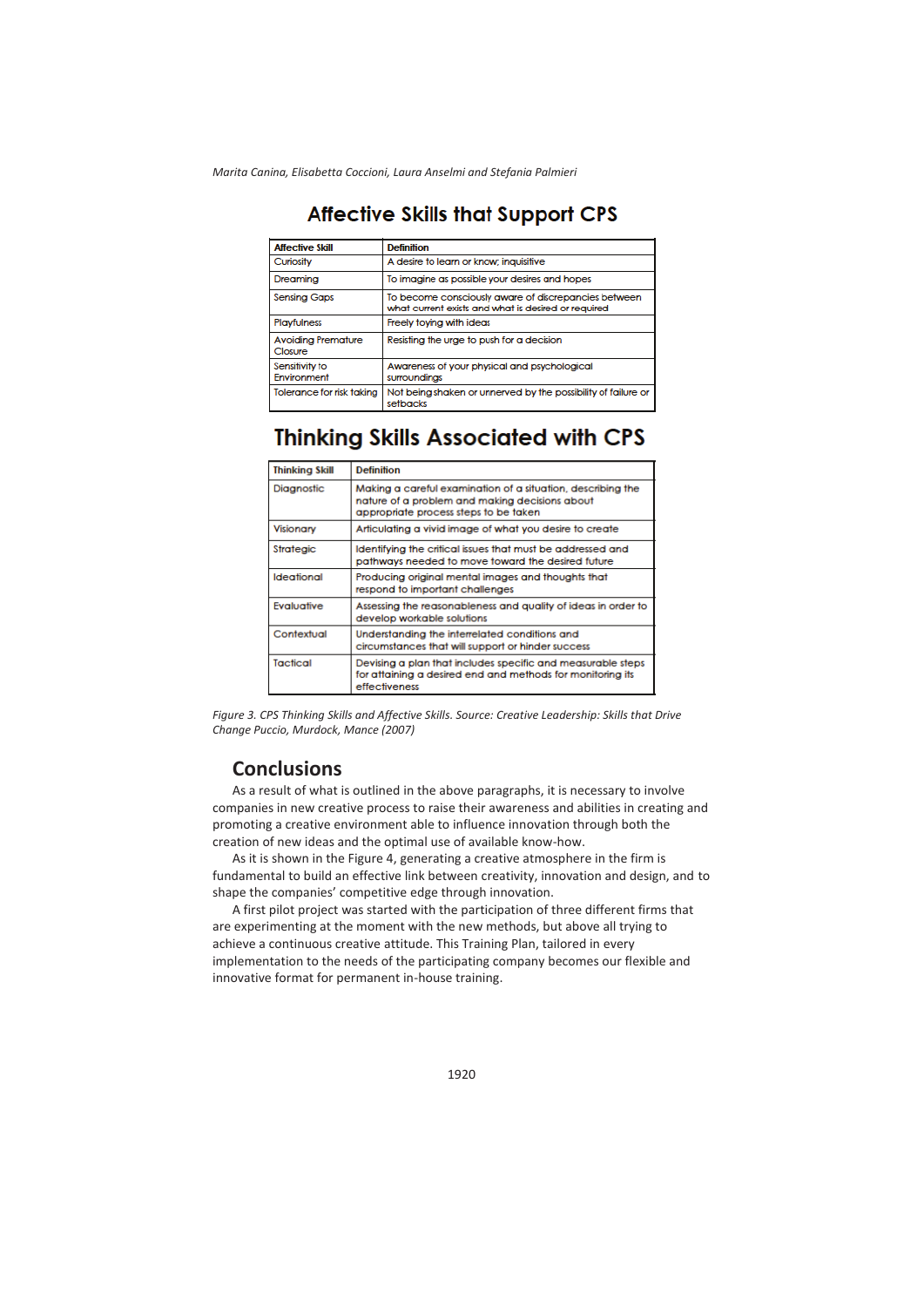*Designing a creativity training plan for companies*



*Figure 4. Diagram showing the importance of creative atmosphere in relation with creativity & design in order to achieve innovation (Hollanders and van Cruysen 2009).* 

## **Bibliografia**

Amabile, T. M. (2013). "Componential Theory of Creativity". in Encyclopedia of Management Theory (Eric H. Kessler, Ed.), Sage.

Amabile T. M. (1998). How to kill creativity. Harvard business review, 76(5)

Amabile, T. M. (1988). A model of creativity and innovation in organizations. In B. M. Staw & L. L. Cummings (Eds.), Research in organizational behavior, Vol. 10. Greenwich, CT: JAI Press. [Reprinted in: B.M. Staw & L.L. Cummings (Eds.), The evolution and adaptation of organizations. Greenwich, CT: JAI Press, and B. M. Staw (Ed.) (1995), Psychological dimensions of organizational behavior. Englewood Cliffs, NJ: Prentice Hall.]

Amabile, T., Conti R., Coon H., Lazenby J., and Herron M. 1996. "Assessing the Work Environment for Creativity", in The *Academy of Management Journal*, Vol. 39, No. 5, October, pp. 1154-1184.

Atkinson S. 2011, "Creativity: A handbook for Teachers", Ai-Girl Tan, World Scientific Publishing Co.

Bessant J., Whyte J. and Neely A. 2005. "Management of creativity and design within the firm", DTI Think Piece 2005, Advanced Institute for Management (AIM) and Imperial College.

Bitard P., and Basset J. 2008. "Design as a tool for innovation". In *INNO-Grips* Mini Study 05, European Commission, Brussels, October.

Canina M., Coccioni E. (2011). "Creating a Participatory Design Tools: Didactic Experience". Research Publishing, (pp. 1- 9). International Conference on Research into Design (ICoRD '11). Bangalore, India.

Craft, A. (2005). Creativity in schools : tensions and dilemmas. London: Routledge.

De Bono E. 1993*.* "Serious Creativity: Using the Power of Lateral Thinking to Create New Ideas"*.* Harperbusiness*, New York.*

De Bono E. 1990*.* "Lateral thinking. Creativity Step by step"*.* Perennial Library, New York*.*

*Goldenberg* J., Mazursky D. 2002. "Creativity in Product Innovation", *Cambridge University Press*.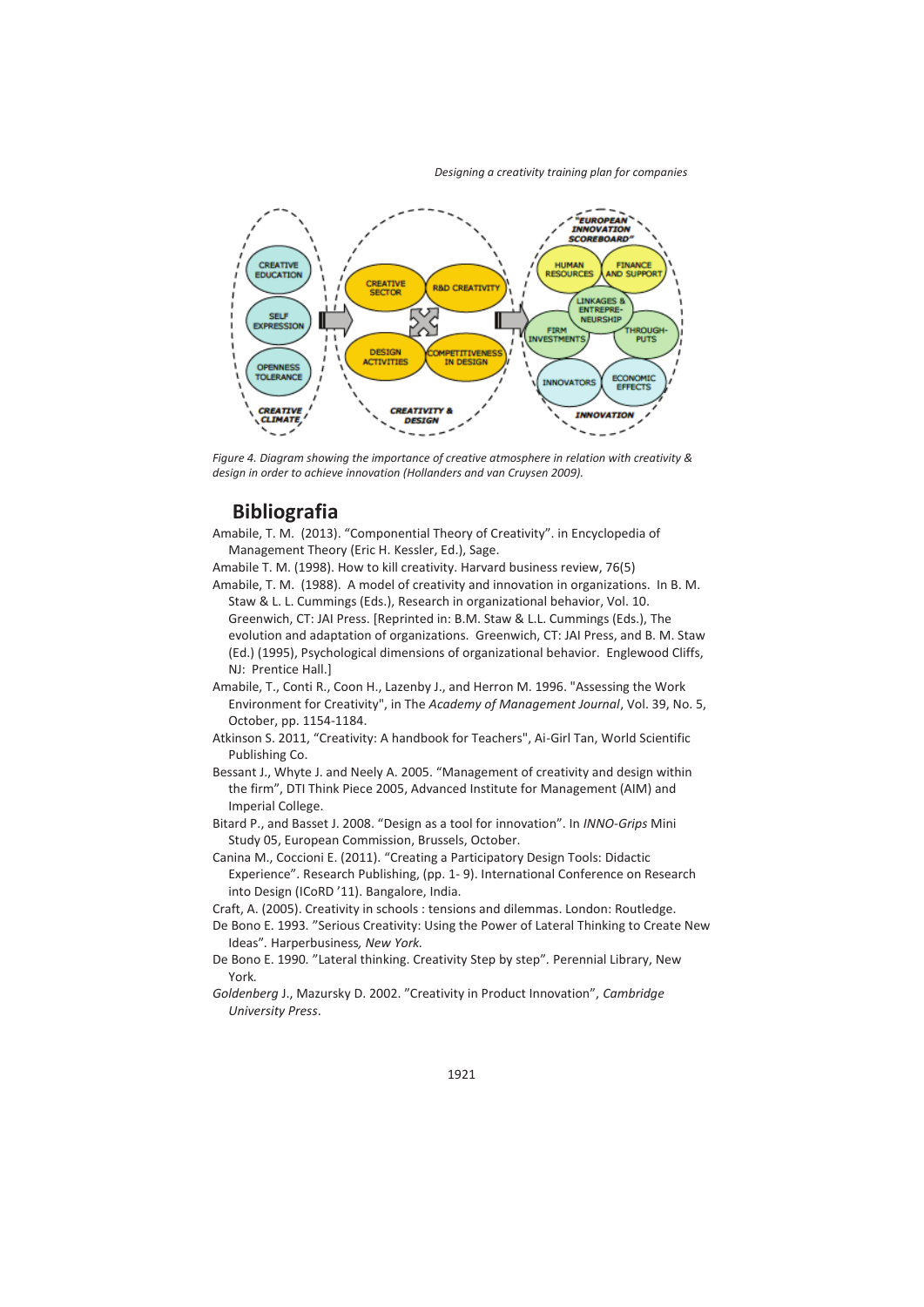- Gurteen, D. 1998. "Knowledge, creativity and innovation", *Journal of Knowledge Management*, Vol. 2, pp.5-13.
- Heye, D. (2006). "Creativity and innovation: Two key characteristics of the 21 st century information professional". Business Information Review, 23(4)
- Hollanders H., and van Cruysen A. 2009. "Design, Creativity and Innovation: A Scoreboard Approach". In *INNO-Metrics* Thematic Paper, European Commission, Brussels, February.
- Hollanders H., and van Cruysen A. 2008. "Rethinking the European Innovation Scoreboard: A New Methodology for 2008–10". In *INNO Metrics* Thematic Paper, European Commission, Brussels.
- Isaksen, S. G., & Ekvall, G. (2010). Managing for innovation: The two faces of tension within creative climates. Creativity and Innovation Management, 19(2), pp 73–88, June 2010.
- Martins, E. C., Terblanche, F. (2003) "Building organisational culture that stimulates creativity and innovation", European Journal of Innovation, Vol. 6 Iss: 1 pp. 64 - 74
- McAdam, R., and McClelland, J. 2002. *"Individual and team-based idea generation within innovation management: organizational and research agendas"*. European Jurnal of Innovation Management 5(2).
- Nussbaum B. (2013). "Creative Intelligence: Harnessing the Power to Create, Connect, and Inspire.", HarperBusiness
- Osborn, Alex 1953. *Applied Imagination: Principles and Procedures of Creative Problem Solving*. New York, New York: Charles Scribner's Sons.
- PRO INNO EUROPE available from http://www.proinno-europe.eu/metrics

Puccio G., and Keller-Mathers S. 2007. "Enhancing thinking and leadership skills through creative problem solving" In *Ai-Girl et al. (Eds.)*, Creativity: A handbook for teachers (pp. 281-301). Singapore: World Scientific.

- Puccio, G., Murdock M., and Mance M. 2007. "Creative leadership: Skills that drive change", edited by Thousand Oaks. CA: Sage.
- Rhodes M. 2012. "The Man Behind the Four P's of Creativity", available from http://facultyicsc.blogspot.it/2012/03/mel-rhodes-man-behind-four-ps-of.html
- Shani N., Divyapriya P., 2011. "Developing Creative and Innovative Culture in Organization", International Journal of Management (IJM), Volume 2, Number 1, Dec - Jan (2011), pp. 52-57
- Sanders E. 2006. "Scaffolds for Building Everyday Creativity" in *Design for Effective Communications: Creating Contexts for Clarity and Meaning*, edited by Jorge Frascara. New York: Allworth Press.
- Swann, G.M.P, BIRKE, D. 2005. How do creativity and design enhance business performance?, *Report for DTI Strategy Unit, Department for Business, Innovation and Skill*. http://www.daniel-birke.com/
- Usai G. 2002*.* "Le organizzazione nella complessità. Lineamenti di Teoria dell'organizzazione" Padova: Cedam*.*
- Vicari S., Trolio G. 2000. "Organizational creativity: a new perspective from cognitive systems theory", In AAvVV. Knowledge Creation: A Source of Value edited by Georg von Krogh, Ikujiro Nonaka, Toshihiro Nishiguch
- Von Stamm B. 2008. "Managing Innovation, Design and Creativity". John Wiley & Son Ltd, West Sussex.

West, M.A. (2002). Sparkling Fountains or Stagnant Ponds: An Integrative Model of Creativity and Innovation Implementation in Work Groups. Applied Psychology, 51,

Creative Problem Solving available from http://www.creativeeducationfoundation.org/